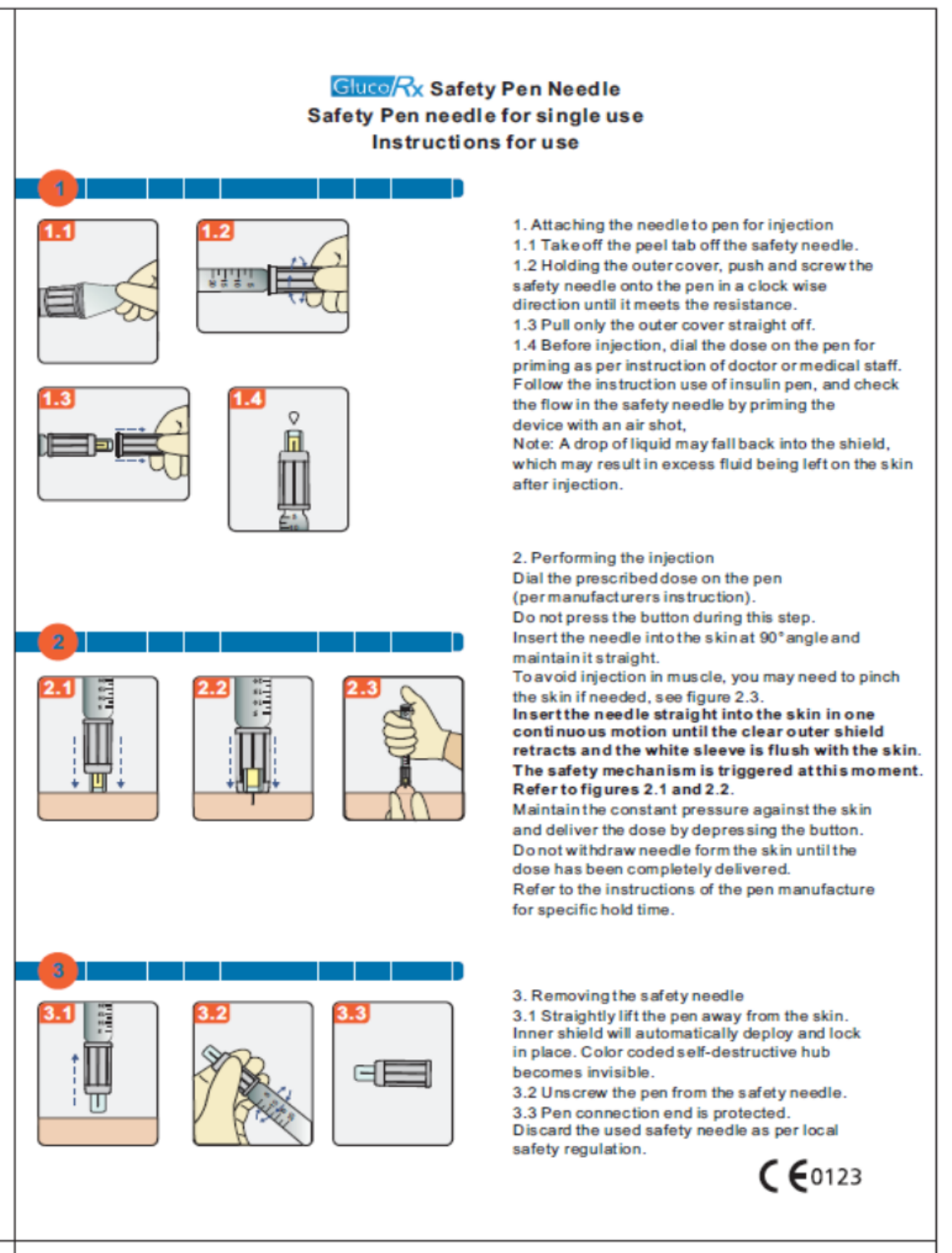

# GlucoRx Safety Pen Needles – User technique guide

## Insulin running down the side of patient after injection / the needle has not penetrated the skin

Recommendation: In line with your trust's guidance, we advise using the pinching technique with GlucoRx Safety Pen Needles. With regards to community members across your locality having difficulty injecting patients with a 'flabby abdomen', the pinching technique will enable you to apply enough pressure against the skin surface to activate the needle.





By using the pinching technique, you will be able to ensure/observe the white capsule flush against the patient's skin. The clear capsule should not be visible during injection. Please ensure this step is completed successfully before administering the insulin dose.

If this step is not completed correctly, there is potential for insulin to pool in the clear capsule and run down the side of the patient's skin when removed. If you are still unsure whether the safety needle has been activated, please check to see the yellow/blue cylinder which is only visible before injection (images below).



### There is insulin left in the capsule

Recommendation: In line with Injection Technique Matters (ITM) TREND quidance, please ensure you are holding the insulin pen straight upright for an air shot. Continue with 2 units of dose until insulin appears at the needle tip. Here there is a large possibility of insulin falling back into the transparent capsule; this is normal so please do not panic.

No insulin residue & yellow cylinder visible





Insulin residue & no yellow cylinder visible



**GlucoRx Ltd** 

Unit 1C, Henley Business Park, Pirbright Road, Guildford, Surrey, GU3 2DX.  $\boxtimes$  info@glucorx.co.uk

2 01483 755133

■ 01483 770195 www.glucorx.co.uk

Registered in England and Wales 07513682